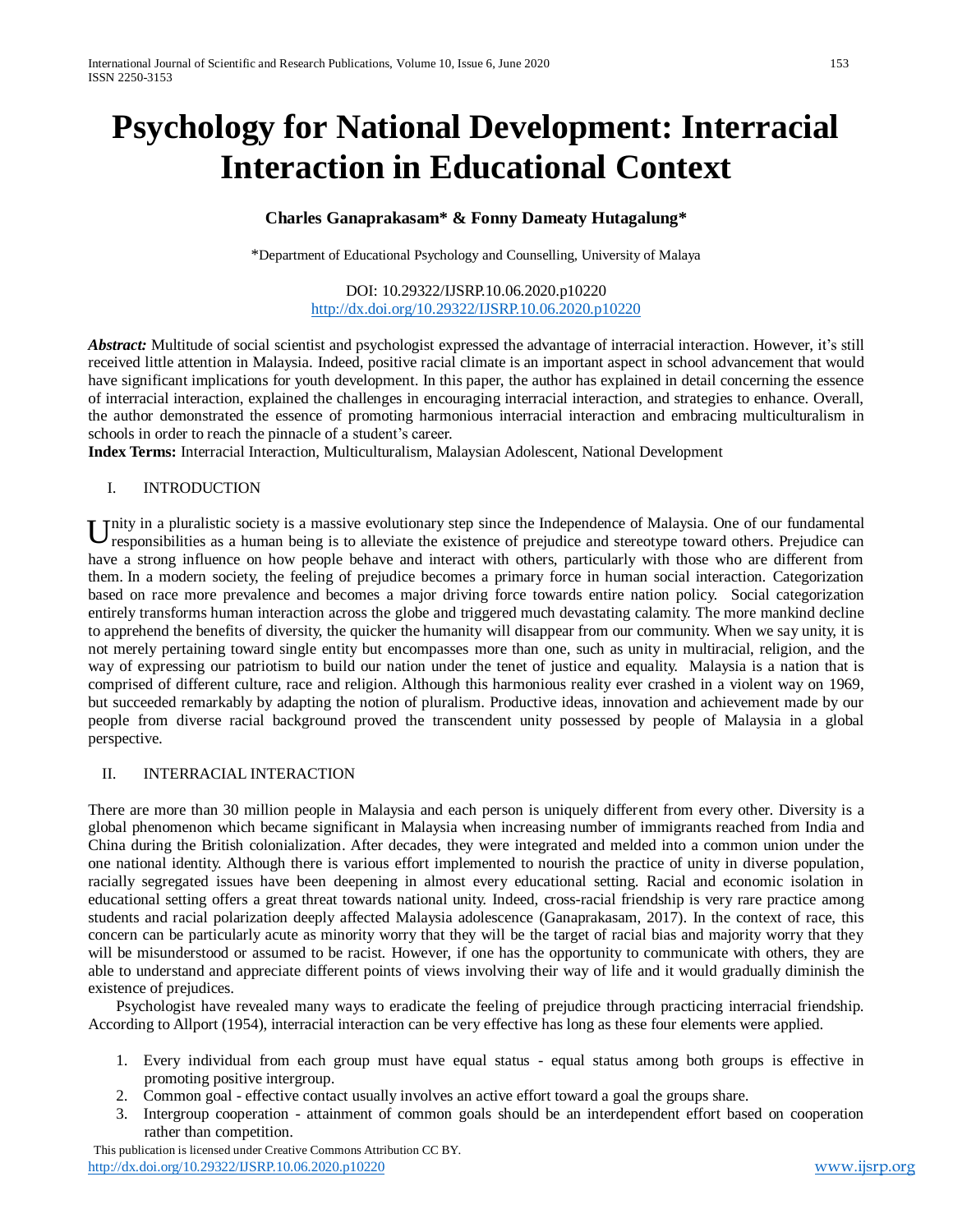International Journal of Scientific and Research Publications, Volume 10, Issue 6, June 2020 154 ISSN 2250-3153

4. Must be backed and recognized by constitution - authority sanction establishes norms of acceptance and guidelines for how members of different groups should interact with each other.

According to Feddes, Noack, & Rutland (2009), friendship can be used as a standard unit to enhance inter-group relations in society with various sub-groups. Friendship between people of different ethnicities can be an indicator of the health of inter-ethnic relations in that particular society or country (Inta, Hashim, Zaharim, Siamak Khodarahimi, 2012). According to Siwei Cheng and Yu Xie's (2013), individuals prefer friends who are similar to themselves. Most of us encountered the self-evident experience of noticing students' tendency to form a clique mostly from their same racial background and incline to mingle up with others. This scenario was surprisingly visible when they go to secondary school. This phenomenon was described and supported by numerous studies and articulate precisely that interracial friendship decreases across age and grades. Scholars agreed that there is a gradual birth of racial segregated friendship among students (Tan Yao Sua & R.Santhiram, 2014) though number of strategies was initiative by government of the day. In line with this, study by Najeemah Mohd Yusof (2006) found secondary school students tend to mingle with the same racial background in every activity conducted by school or individually. Research also revealed that, each ethnic group more likely to seek help among similar ethnic and keep away from other ethnic groups (Tropp & Page-Gould, 2014).

This gloomy experience was termed as "Homophily" by the sociologist Miller McPherson, Lynn Smith-Lovin and James Cook (2001) in their time-honored paper on the subject "Birds of a Feather: Homophily in Social Networks". As stated by McPherson (2001), homophily defines as people prone to find companion or friends who are similar like themselves. Rising phenomenon of homophily in school setting has superlative probability towards vanishing the element of appreciate diversity and developing students holistically (Aroff, 2015). According to Berten & Rossem, (2015), there are two driven factors namely selection and influence result into the behavior of homophily. Selection is obviously the leading component behind status homophily, as individuals incline to form friendship with other people who share striking status attributes such as gender and ethnicity (Berten & Rossem, 2015). However, influence refers to the process of socialization which involves choosing friends based on shared similar attitude (McPherson et al., 2001).

The most prominent factor affects this polarization is inequality. Inequality in every aspect of their life provides insight on how to label others as "out-group". The earlier exposure that reflects the notion of inequality in school context such as racial discrimination and bias makes them grip harder to their self-automated racial segregation attitude. Students tend to form a group of people who shared collective similar experience and shared ideology of life and almost from similar socioeconomic status. This experience may override the concept of unity mentioned in our education philosophy. The mindset of classism (like racism and sexism), believing that those individual from that group are *"hidup senang"* than ours, creating gap and reduce the possibility to mingle up with others.

The early emergence of the racial disparity proved to have larger consequence in their later career life and diminish the art of unity. Combating this terrifying ill-intense stereotype should have begun earlier by a positive racial socialization from their parents and undeniably, the role of teacher in rendering support and not devaluing students based on social and academic hierarchy. The role of education in developing unity and enhancing the notion of harmony between the rich pluralistic societies is the prime aspiration of Malaysian educational philosophy. The most powerful social context where an individual learns to comprehend the existence of another kind with total difference in color, race, religion, cultural and ideology is school. School supposed to be the prime arena for our younger generation to generate an absolute perception regarding the essence of sustaining unity in multiracial society. From this standpoint, we may well conclude that, school always inherit the profound capability to influence the concept of unity in younger generation. According to the Philip Zimbardo's (2007) most influential Stanford prison experiment, the power of a given situation can easily override individual difference in personality. This concept ultimately shed a harsh light on the nature of human tendency towards the influence of social context. For an instance, an individual through inherited upright personality may easily turn his back if he/she was stimulated continuously by an ineffective situation. They might absolutely turn in an opposite way than we have predicted. This is what exactly discovered by psychologist and termed it as "Lucifier Effect".

#### III. FACILITATING CONSTRUCTIVE INTERRACIAL INTERACTION IN SCHOOL

School is the prominent context for nurturing the philosophy of unity in multicultural society. Enrollment of students from various racial backgrounds certainly hastened tremendously. As a part of it, any effort to deal with the person from other racial background presumes to very challenging task if one failed to acquire adequate understanding concerning racial sensitivity of another. Fundamentally, nurturing the notion of unity must always be the educator's paramount consideration. Educators are necessary to embrace and acknowledge the uniqueness in diversity. Every effort must be implemented in order to bring diversity from theory into their daily life.

From the perspective of Evolutionary Psychology, the notion of difference tends to provoke intimidation. At the earlier time, human used to identify and distinguish between in groups and out groups members based on their physical appearance. Encounter person from other group seems as threatening due to the poor appropriation of gathered resources. They inherited ultimate feeling of fear arises due to the unlimited resources and began to view out group as a threat of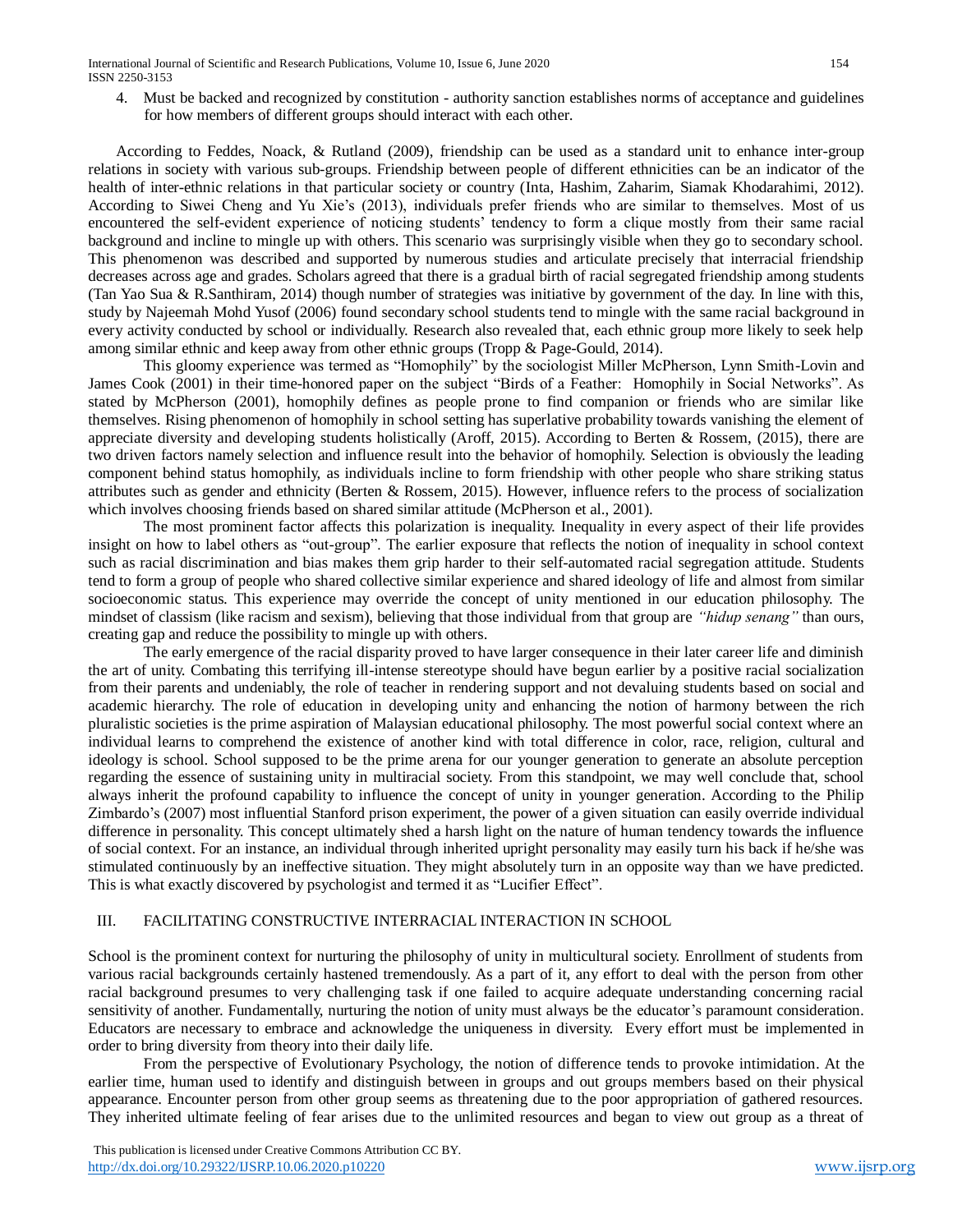invasion. According to the Realistic Group Conflict Theory (Levin & Hogg, 2010), rivalry for gained to the poor resources provokes conflict between groups. Correspondingly, the perception of threat seems to have larger influence towards their ultimate rejection response. The differentiation between in group and out group phenomenon laid foundation towards the existence of ethnocentrism. Ethnocentrism described as an individual superior perception concerning particular race and culture (Konitzer et al.,2018)

In Malaysia, the concept of race was historically structured and benefitted during the era of British colonization. In the course of the British era, a large migration was occurred from China and South India to Malaysia in order to strengthen labour force. Chinese from China was assigned to work in the mines and Indian from South India assigned to work in British funded tea industry and later the rubber estates. Consequently, the divide and rule policy were introduced in order to have direct and indirect control over the entire Nation development. Regardless of the profound development in various sector, it has invented successfully racial polarization. Waller Stein (1990) in his World System Theory articulated that the notion of race happened to be important criteria to divide labors into two categories namely, developed capitalist and underdeveloped peripheries. Scholars added that race was developed solely to smoothen the process of ruling and to enhance advantage economically and politically.

On the positive perspective, as a direct consequence of the larger migration finally emerge the reality of multiculturalism. Today, almost in every school student from multiple races are present together and plays very important role in developing the idea of togetherness by integrates the histories, texts, values, beliefs, and perspectives of people from various racial circumstances. As a part of it, government has initiated implausible action plans, such as the implementation of 'Rancangan Integrasi Murid Untuk Perpaduan' (RIMUP) programs. It involves various activities such as traditional activities, sport activities, and language related activities. The effort was taken to strengthen the concept of unity through school co-curriculum activities and encourage integration among students from different racial background.

Apart from the government policy, nurturing unity in multicultural classroom has definite advantage. Everyday practice in classroom should encourage student's interracial interaction as a part of necessary element.

## IV. THEORY INTO PRACTICE

There are several research-based strategies to create egalitarian society by encouraging interracial interaction in classroom:

#### 1) Encourage inclusive environment

According to Heidi and Melanie (2010), children learning in rich racial diversity context tend to hold constructive and healthy perception concerning individual from other races. These series of interaction help to reduce intergroup anxiety and lesser the possibility of being discriminated.

Scholars added that racially unbiased interaction would enhance the possibility of declining the feeling of prejudice among children. However, educator's role in establishing a sense of appreciating the difference among children is a vital importance in bringing the theory into reality.

## 2) Exercise Collective Task

Study has found that children of diverse race involvement in any cooperative learning task would generate the feeling of togetherness and develop interracial interaction. In other word, children from in group more likely to gain cross race friendship with another student from out group if they are grouping together rather than self-select to complete assigned task. Therefore, children able to acknowledge and nurture the art of perspective taking and empathy. Perspective taking and empathy is a very critical ability to reduce the ill-feeling of stereotypes and encourage pro-social behavior towards others regardless of the differences. Besides that, according to Lease & Blake (2005) children who have positive interracial interaction tend to have better intergroup attitude and good leadership capability (Kawabata & Crick, 2008).

## 3) Role model of Healthy Interracial Interaction

Provide a positive role model of interracial interaction leverage the possibility of maximizing intergroup interaction. There are few possible outcomes through this practicing such as boosting motivational mindset to engage in interracial interaction and lesser the feeling of unreasonable dislike. Children are very good at imitating others behavior. Social learning theory (1977) suggested that children tend to view parents and teachers as a prime source to imitate the feeling of prejudice towards out group members. Allport (1954) stated that children mimic and then begin to internalize and reflect it what they have encounter. Behavior experts explained that children begin to model the behavior of particular individual whose action seems to be rewarded. Thus, educator must practice to praise and rewards students who gained positive cross race friendship. The rewarding process should follow the pattern of consistency and focusing particularly on their specific behavior.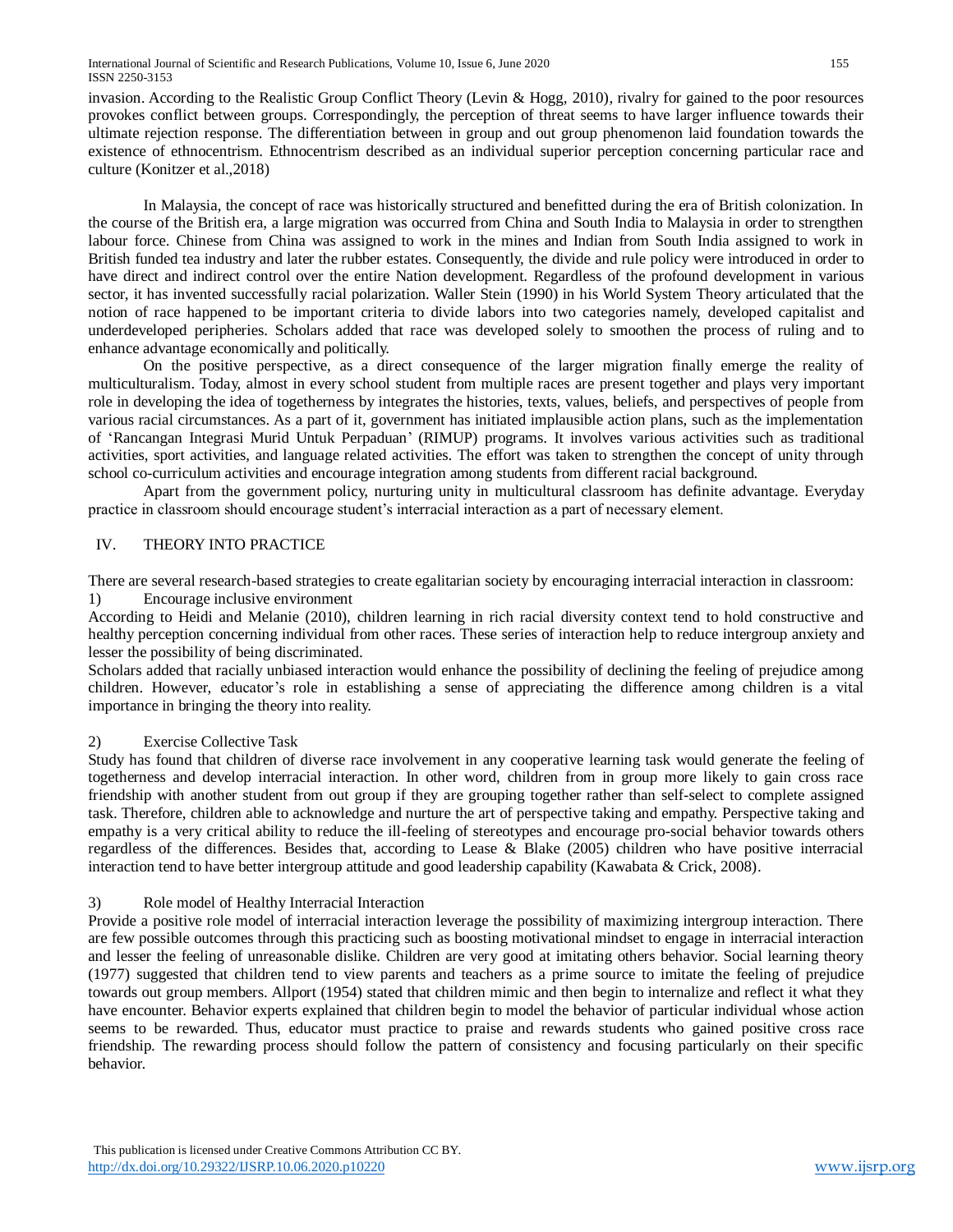#### V. PSYCHOLOGICAL CHALLENGES OF INTERRACIAL INTERACTION IN EDUCATION SETTINGS

The "us" versus "them" mindset is very common among people in a diverse community. Historically, this mindset has leads to unimaginable global destruction. What has been viewed as common happened to be a prime force towards rising of hatred and discrimination. This mindset, proven to very dangerous and regrettably very hard to eliminate this from human mind unless with proper planned scientific based strategies.

Shallow level of oral proficiency in mastering language among minority students have been one of the main factors contributing to the current level of disintegration in forming friendship. Language is a medium to play very crucial role in developing interaction and gain mastery of this language seemingly endless obstacle among student from minority ethnic background. At secondary school education setting this occurrence were verily evident. Despite of, introducing Ethnic Relation Modules as a compulsory course in Universities thus the phenomenon of poor interracial interaction difficult to eradicate.

In this article, ethnic minorities refer to Chinese and Indian community who has been settling down in Malaysia in the mid-nineteenth century. Both parties possessed very firm intention to preserve their ethno-cultural uniqueness by instill the notion of mother-tongue education. They have their own particular schooling system under different types of management. Mother tongue is their prime language and used as medium of instruction. Despite of challenges and obstacle from every part of the Nation, the Chinese community successfully progress forwards and well established Chinese Secondary school and many private colleges. However, for Indian situation were seems very awkward. They have met various pitfall and led to gradual decline numbers of Tamil primary school from 657 in 1970 to 523 in 2007. Due to the various pitfalls such as poor socioeconomic and lack of trained teachers, ethnic Indians have failed to improvise their education policy until to the secondary level.

Take a moment and think. Generally, how anxious someone feel when encounter very different situation? Previously for the past six years, they were adapted in mono-cultural environment and Tamil language has been prime medium for communication with other. This immediate transition from primary school to secondary is very challenging and not everyone possesed the capability to adapt instantly. Out-group members began to meet difficulty when interact with ingroup members due to the poorer language proficiency. Intergroup anxiety arises when they anticipate or interact with a member of another group. Some people began to safeguard their dignity and avoid the feel of anxious by avoiding intentionally joining with people from other race and prefer to circulate with same group members. Consequently, they might view others as competitor and untrustworthy. These biases breed the feeling of prejudice and stereotype and over the years, it would build up strong hatred towards people from another race.

Apart from this, much of the psychological research has examined the role of media in various domains. In this modern age, media holds a large amount of responsibilities in exerting their effort towards developing notion of unity in multicultural nation. Even though, in intense intergroup ethnic conflict in Rwanda on 1994, radio has been playsophisticated role in initiating the wonderful notion of integration between both members and enhances the possibility of intergroup interaction. Certain media in Malaysia make it a practice to create racial lines for the sole purpose of increasing their profit. The form of news coverage of statement made by politician sometimes widens the gap of interracial interaction. Failure of mass media in creating awareness and instill the very notion of unity in pluralistic society generates a stereotypes mental picture regarding others.

#### VI. PSYCHOLOGY PERSPECTIVE: WAYS TO IMPROVE INTERGROUP INTERACTION

Nurturing the value of humbleness and openness to accept the greater diversity in humanity is necessary element of human existence. Diversity has facilitated various benefits such as foster human capital, developing adaptability and creativity. Sometimes the existence of diversity creates uneven form of distress for whom does not cognize the benefit of it. These types of people being directly hold negative perception about others and tend to be prejudice. In social psychology perspective, prejudice encompassed three main elements namely affective (feeling), cognition (belief) and behavior (avoidance). Prejudice person has greater tendency to display the feeling of uneasiness when encounter person from outgroup and reflect it into their behavior. However, the effort to eradicate a destructive feeling difficult to come in reality by simply bringing members from various groups together without any proper intervention plan. Social Psychologist explained almost everything concerning intergroup interaction and proposed various intervention strategies to advance.

Firstly, parent's practice of ethnic socialization plays an important part in developing children to behave in nonprejudice way (Ganaprakasam, 2017). Ethnic socialization defines as parents' roles in delivering valuable information concerning their ethnic and promotes the art of living pluralistically. Role of parents to instill the art of living in pluralistic society is very critical. Parents are a prime source for children to receive valuable information concerning others. The notion of ethnic socialization develops a major area of research which has been contributed towards the improvement and well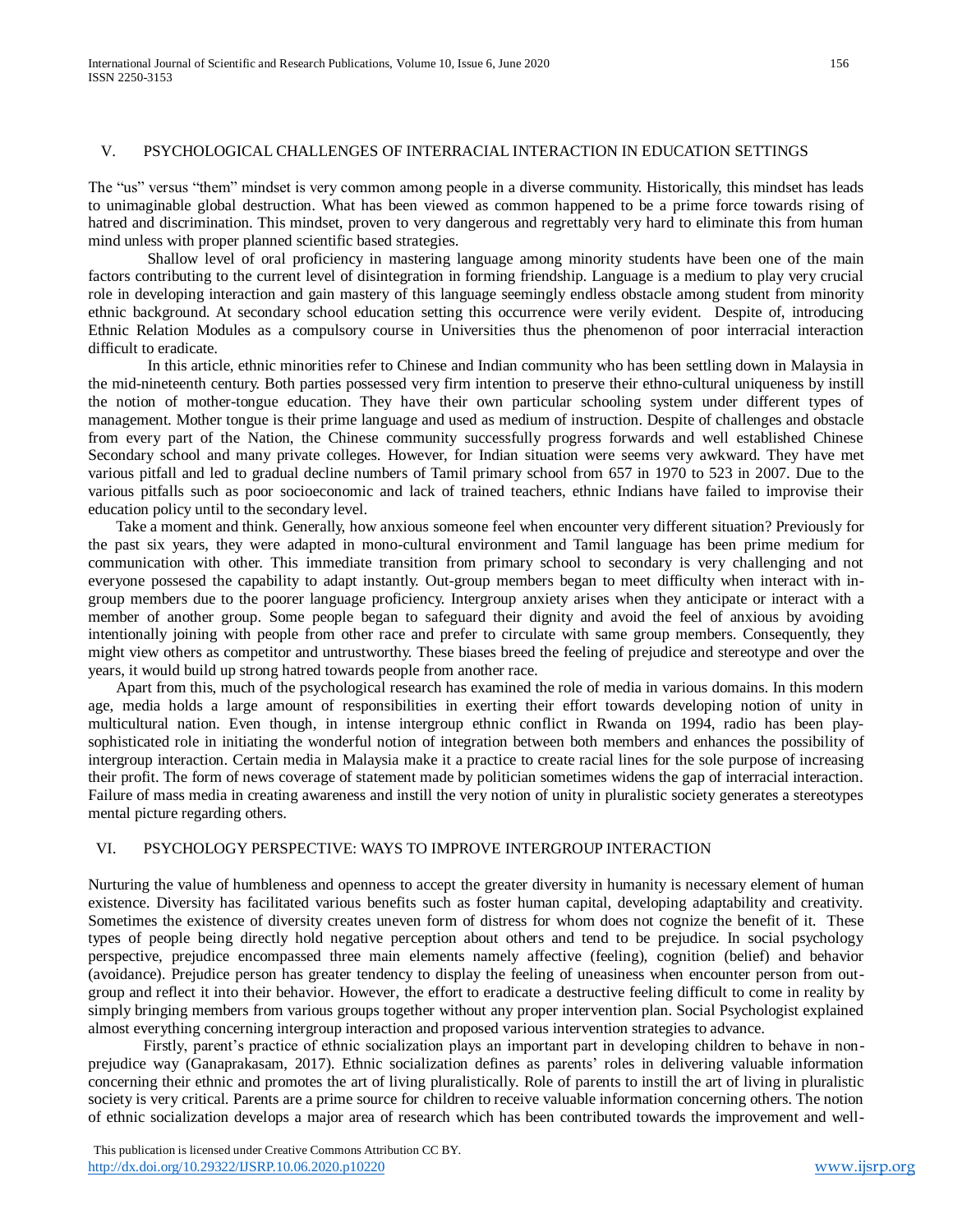International Journal of Scientific and Research Publications, Volume 10, Issue 6, June 2020 157 ISSN 2250-3153

being of minorities youth (Scott, Taylor & Palmer, 2013). According to UmanaTaylor, Alfaro, Ba´maca & Guimond (2009), parent's practice of ethnic socialization encompassed a few elements namely ethnic pride, way to overcome racism, silence about ethnic issues, promotes pluralism and ethnic inequality. The main focused of this practice is to prepare someone (from minority group) to meet any obstacle and threats from out-group members. Research has shown that a person who receives adequate ethnic socialization practice by their parents able to overcome any racial related issues, improve communication with out-group members and achieved good grades academically (Grindal, & Nieri, 2015). This great works of literature sought to understand the profound effect of parents ethnic-racial socialization message for their children well-being and development. Ethnic socialization proven critical phase in developing positive ethnic identity, which contributed to the quality of appreciating diversity of multi-ethnic society in Malaysia. Therefore, the frequent practice of ethnic socialization has result in an optimistic outcome. Increased state of acceptance and resiliency in fighting back unpleasant feeling from any ethnic related issues, lower the chances to have binary vision and close the gap of "we" and "us".As mentioned previously, for some individual intergroup contact would lead to the feeling of uneasiness. Bringing them and required to mingle immediately with members from other groups does not always bringing fruitful outcome. The feeling of uneasiness arises from past emotional stored in the central part of Amygdala. Amygdala is a prime driving force for an individual to alert and execute the person fight or flight response when encounter with individual from out-group member. Amygdala is most crucial element in human brain, which regulates emotion. A person with intergroup anxiety, might automatically trigger amygdala activation because of perceive threat from out-group member. The response sometimes can be very intense. For some individual, they able to rationalize the differences and their socially matured brain response could have avoid the feeling of perceived threat. Their high order thinking mechanism guide them to detect conflicting elements and thus assist to solve in a creative and constructive way rather than nurturing pro prejudice and violence behavior. Considering brain is the most vital part in influence human intergroup interaction, psychologist has generated the most wonderful and important scientific brain-based intervention to eradicate the feeling of uneasiness or intergroup anxiety.

In 1954, Gordon Allport great work regarding crucial factor to be considered in order to improve intergroup contact largely plays critical role in developing solidarity Nation in a diverse world. He stated that interaction with outgroup member would only be beneficial under the right condition. However, a recent study has revealed that simply imagining a specific social framework can have the identical consequence as truly undergoing that context. Various social psychological has well documented the greater benefit of this intervention in literature (Harwood, Paolini, Joyce, Rubin, & Arroyo, 2011; West, Holmes, & Hewstone, 2011). Mentally stimulating positive experience result in activation of positive feeling towards the existence of out-group members and lessen the feeling of uneasiness. Human brain has remarkable capability to think imaginatively. These imaginative approaches widely utilize by visual and performing arts. For an instance, Wayne Rooney, Jonny Wilkinson, and Andy Murray uses visualization before engaged in their particular sports to gain what they desired. Many athletes have utilized mental imagery technique in order to overcome competitive related stress and equipped them way to success. Psychologist explained that mental imagery technique triggers neural firing in brain and create mental picture that can ultimately facilitate future performance.

Similarly, imagined contact encourages individual to imagine positively the scenario of intergroup interaction. For an instance, a person instructed to take a couple of minutes to imagine themselves at any place with out-group members, instructed to begin a positive interaction and identified the differences and takes as a reference to guide future interaction. From this method, out-group members held more appropriate approaches towards in-group members and vice versa. This intervention safeguards humanity against falling towards the trap of stereotypes, prejudice and discrimination. Imagination can bring person to step beyond their current emotional capacity. Fear of rejection is critical element to eradicate through implementing this strategy. From this strategy, an individual able to boost their confidence to have productive exchanges.

In conclusion, the effort to enhance and encourage interracial interaction among students can transform the way of life in multicultural society. The disintegration of relation between in-group and out-group members will result in great calamity if continuous without intervention. This early emergence of the racial disparity proved to have larger consequences in their later career life and diminish the art of unity. Combating this terrifying ill-intense stereotype should have begun earlier by a positive racial socialization from their parents and undeniably the role of teacher in rendering support and not devaluing students based on social and academic hierarchy.

#### REFERENCE

- 1. Allport, G. W. (1954). *The nature of prejudice.* Cambridge/Reading, MA: AddisonWesley.
- 2. Bandura, A., & McClelland, D.C. (1977). *Social learning theory*. Englewood Cliffs, N.J.: Prentice-Hall, 305-316.
- 3. Feddes, A. R., Noack, P., & Rutland, A. (2009). Direct and extended friendship effects on minority and majority children's interethnic attitudes: A longitudinal study. *Child Development,* 80, 377– 390
- 4. Ganaprakasam, C. (2017). Parents' Ethnic Socialization Practice on Ethnic Identity and Self-Efficacy Among Indian Students of Secondary School in Ulu Klang Zone*. Jurnal Psikologi Malaysia,* 31(3), 102–110.

 This publication is licensed under Creative Commons Attribution CC BY. <http://dx.doi.org/10.29322/IJSRP.10.06.2020.p10220> [www.ijsrp.org](http://ijsrp.org/) www.ijsrp.org